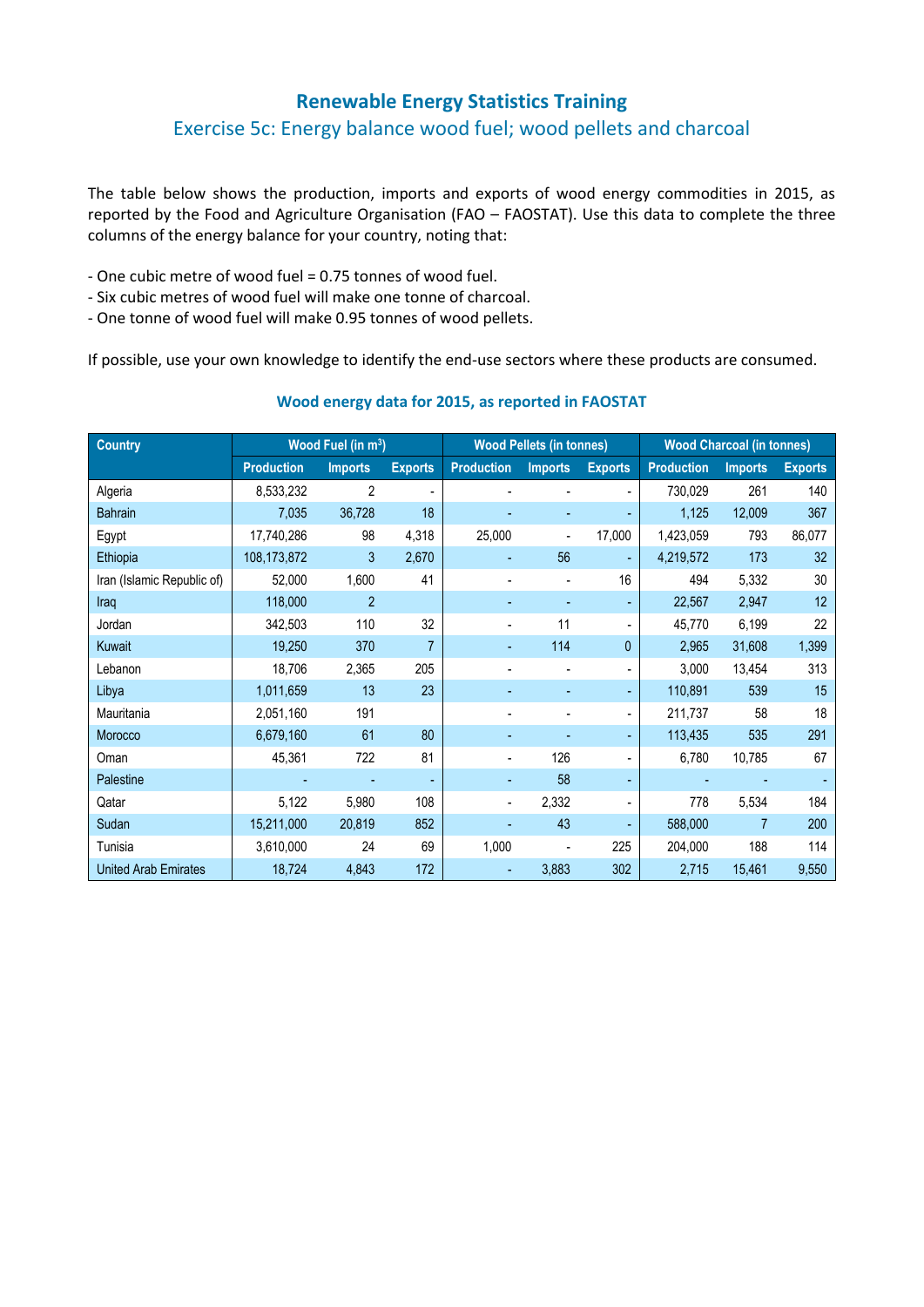### **Answer sheet:**

| <b>Supply and consumption</b>           |           | <b>Wood Fuel</b> | <b>Biomass</b><br>pellets and<br>briquettes | <b>Charcoal</b> |
|-----------------------------------------|-----------|------------------|---------------------------------------------|-----------------|
| 2015                                    |           | <b>Tonnes</b>    | <b>Tonnes</b>                               | <b>Tonnes</b>   |
| Production                              | $(+)$     |                  |                                             |                 |
| Imports                                 | $(+)$     |                  |                                             |                 |
| Exports                                 | $(\cdot)$ |                  |                                             |                 |
| <b>Stock changes</b>                    | $^{(+)}$  |                  |                                             |                 |
| <b>International Bunkers</b>            | $(-)$     |                  |                                             |                 |
| <b>Domestic supply</b>                  | $(=)$     |                  |                                             |                 |
| <b>Transfers</b>                        |           |                  |                                             |                 |
| <b>Statistical Differences</b>          |           |                  |                                             |                 |
| Power plants                            |           |                  |                                             |                 |
| CHP plants                              |           |                  |                                             |                 |
| Commercial heat plants                  |           |                  |                                             |                 |
| Charcoal production                     |           |                  |                                             |                 |
| Biomass pellet and briquette production |           |                  |                                             |                 |
| Other transformation                    |           |                  |                                             |                 |
| Energy sector and own use               |           |                  |                                             |                 |
| <b>Distribution losses</b>              |           |                  |                                             |                 |
| <b>Total final consumption</b>          |           |                  |                                             |                 |
| Industry sector                         |           |                  |                                             |                 |
| Transport sector                        |           |                  |                                             |                 |
| of which road transport                 |           |                  |                                             |                 |
| Commercial and public services          |           |                  |                                             |                 |
| Residential                             |           |                  |                                             |                 |
| of which traditional uses               |           |                  |                                             |                 |
| Other                                   |           |                  |                                             |                 |
| Net calorific value (MJ/t)              |           | 15,120           | 16,920                                      | 30,800          |